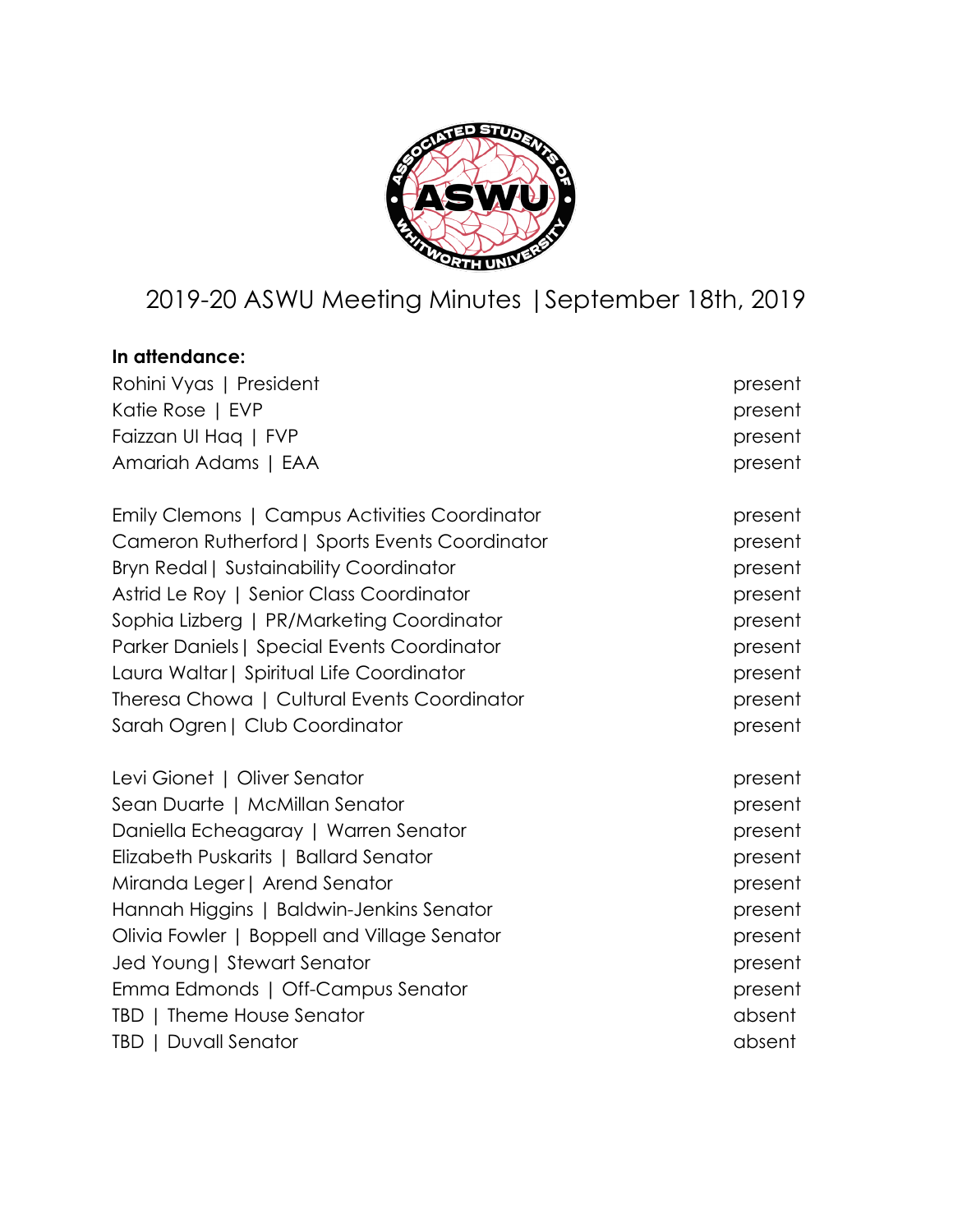| TBD   Off-Campus Representative                | absent |
|------------------------------------------------|--------|
| TBD   Off-Campus Representative                | absent |
| TBD   Off-Campus Representative                | absent |
| TBD   Arend & Boppell Representative           | absent |
| TBD   Baldwin-Jenkins & Stewart Representative | absent |
| TBD   Duvall & Oliver Representative           | absent |
| TBD   Warren Representative                    | absent |
| TBD   Global Engagement Representative         | absent |

Meeting brought to order at 5:00 PM in ASWU Chambers. Honored original caretakers of the land. Mission Statement read by Liz.

#### Speaker

Meghan: Were happy to be here, my name is Meghan. General manager. Been here for 12 years.

\_\_\_\_\_\_\_\_\_\_\_\_\_\_\_\_\_\_\_\_\_\_\_\_\_\_\_\_\_\_\_\_\_\_\_\_\_\_\_\_\_\_\_\_\_\_\_\_\_\_\_\_\_\_\_\_\_\_\_\_\_\_\_\_\_\_\_\_\_\_\_\_\_\_\_\_\_\_

Dan: 14 years operation's manager. Hands in everything. Retail, resident dining, human resources

Meghan: Update on Sodexo. Opening went well. Lots of students this year. No challenges so far. There are a few long lines. Happens the first few weeks we anticipate it will resolve and the lines t=will get shorter. We appreciate your patience. We have some fun stuff. In coffee house we added red bull for red bull Italian sodas. Expanded simply to go in the café. Made in house with great to-go options. We're adding froyo and it should be there in the next few days. hope you like it. In the dining hall there was a table will fresh fruits and vegs, bought through link. Go through local farms. Lots of small farms, some co-op. link provides them to restaurants in the area. Help local farmers and provide you with produce. More plant-based options. More Vegan options to deli. Vegan pizza upon request. If not grab me or Dan. We have some fun activities plan. Tomorrow is movie night. Greatest showman. Carnival theme. French dip every other Friday. Bread bowls in café every Friday. We're excited to show you some fun new things. Questions? Anything to add dan?

Dan: No only if you have some suggestions you'd like us to incorporate into the menu.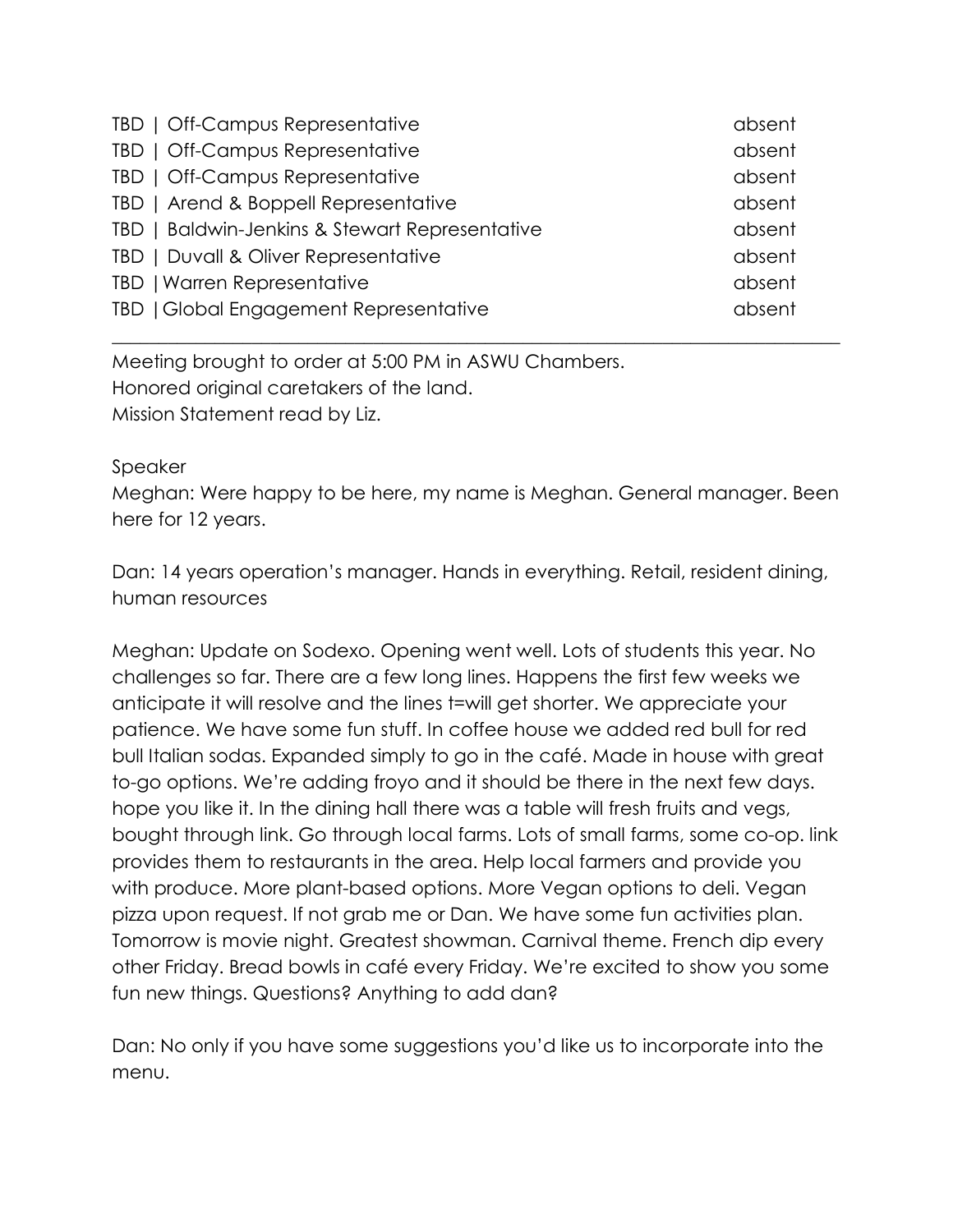Dan: Movie starts at 5. Girl there will be signs

Emily (from KIPOS): About what percent of fresh produce comes from these farms?

Meghan: It depends on how much is available during those seasons. As winter comes there will be a little less. There's a lot coming through link right now

I can give you a rough idea if you email me

Jed: where you get your coffee isn't from fare trade? Are you willing to switch?

Laura. They have been responsive, hoping to engage with student body and engage with it.

Dan: Doma is a fair trade, sustainable local coffee roaster. Started with Thomas hammer for a year. You guys asked what the process s was for changing. Doma came to coffee fair and they won. It was all student chosen. Were always going to support fare trade. They need to have liability insurance, so were covered. Also, in-depth safety audit.

Meghan: President Beck is. What do we do with the coffee in the coffee shop? Lots of convo with Beck about what's important to student body. Anything else? Alright thanks

\_\_\_\_\_\_\_\_\_\_\_\_\_\_\_\_\_\_\_\_\_\_\_\_\_\_\_\_\_\_\_\_\_\_\_\_\_\_\_\_\_\_\_\_\_\_\_\_\_\_\_\_\_\_\_\_\_\_\_\_\_\_\_\_\_\_\_\_\_\_\_\_\_\_\_\_\_\_

\_\_\_\_\_\_\_\_\_\_\_\_\_\_\_\_\_\_\_\_\_\_\_\_\_\_\_\_\_\_\_\_\_\_\_\_\_\_\_\_\_\_\_\_\_\_\_\_\_\_\_\_\_\_\_\_\_\_\_\_\_\_\_\_\_\_\_\_\_\_\_\_\_\_\_\_\_\_

Daniella: Bread-bowl only on Friday?

Meghan Yes, special Friday thing

Sophie where is your office?

Dan: To the left of the cashier for Sodexo. Thanks guys

#### **Approval of Minutes**

Motion by Hannah, seconded by Liz passes unanimously

#### **FVP Updates**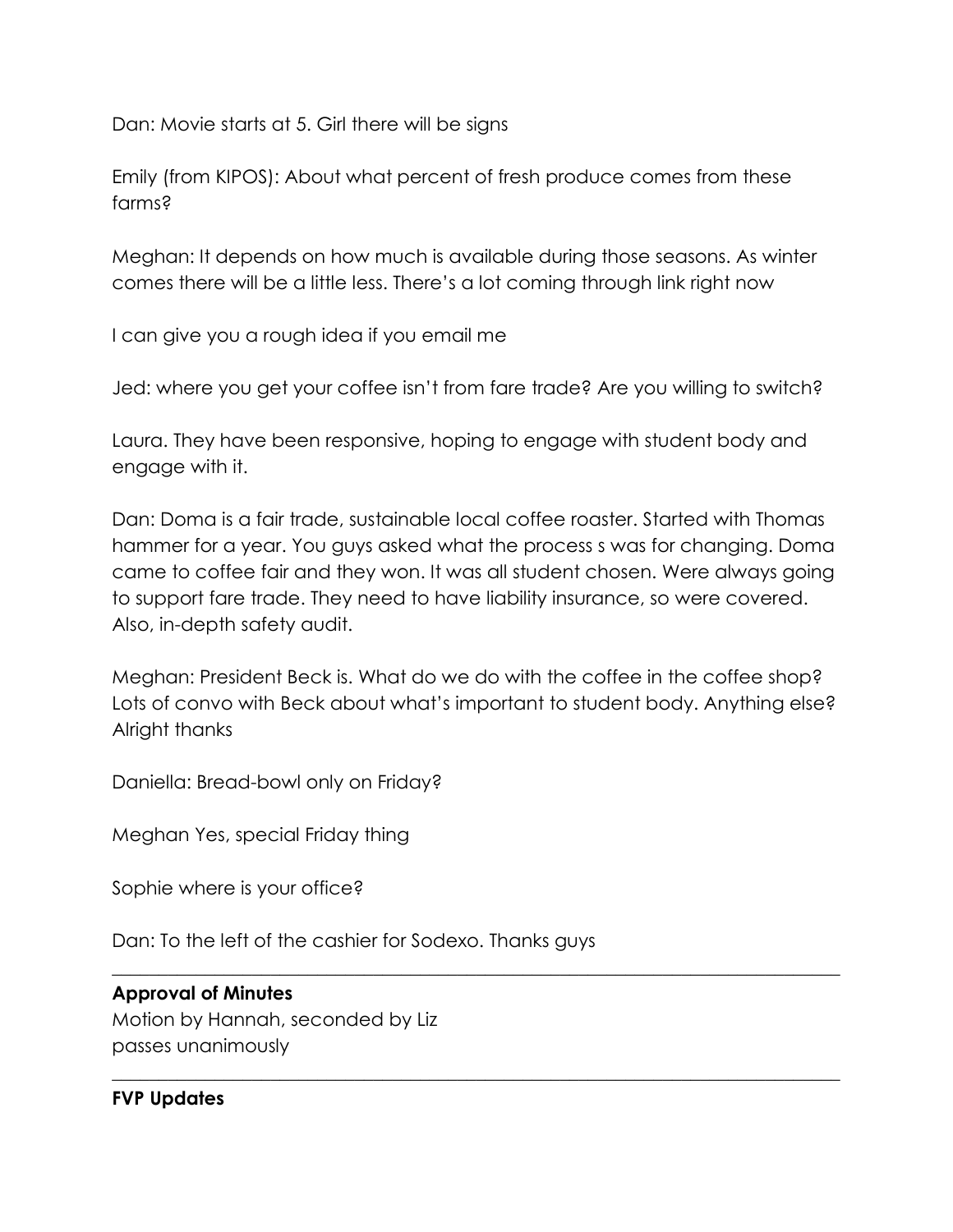Faizzan: Capital: \$20,000 Unallocated: \$20,000 Finance committee is on the 29<sup>th</sup> of September. Yesterday I sent out the club emails to give them their budgets.

\_\_\_\_\_\_\_\_\_\_\_\_\_\_\_\_\_\_\_\_\_\_\_\_\_\_\_\_\_\_\_\_\_\_\_\_\_\_\_\_\_\_\_\_\_\_\_\_\_\_\_\_\_\_\_\_\_\_\_\_\_\_\_\_\_\_\_\_\_\_\_\_\_\_\_\_\_\_

#### **Club Coordinator Updates**

Sarah: really cool invents. Emily from KIPOS

Emily: I'm KIPOS club pres. Environmental club on campus. Education on sustainability. Live close to jack and the box. Harvest festival. Music, food. Celebrate garden before winter. Saturday 2-5. Climate strike global movement started by college and high school. Covers climate issues. Rally downtown Spokane. Club meetings every Sunday. Prep for outreach work and serving in the community. We will you use lavender and make little Bags. Vegan challenge with Sodexo. Really cool veg dishes for a week. We provide info and activities and why it's an ethical choice. Plants and pajamas.

Liz: time specified for ce cahllenge

Emily: Around thanksgiving. Sustainable shopping. Main market and other areas which donate to our project. Huns settlement they do eco-literacy. Gardening program working with kids showing them what environmental work can be done in college. Do service projects as they come up. Questions?

Emma: when?

Emily: Saturday

Sophie: if you have flyer send It to me

Emily: Thanks. Oh, There's a couple plans for carpooling. It'll be from 12-3 I guess. You can come and go as you want

Daniella: when does the club meet?

Emily: Sunday 6-7, thanks for having me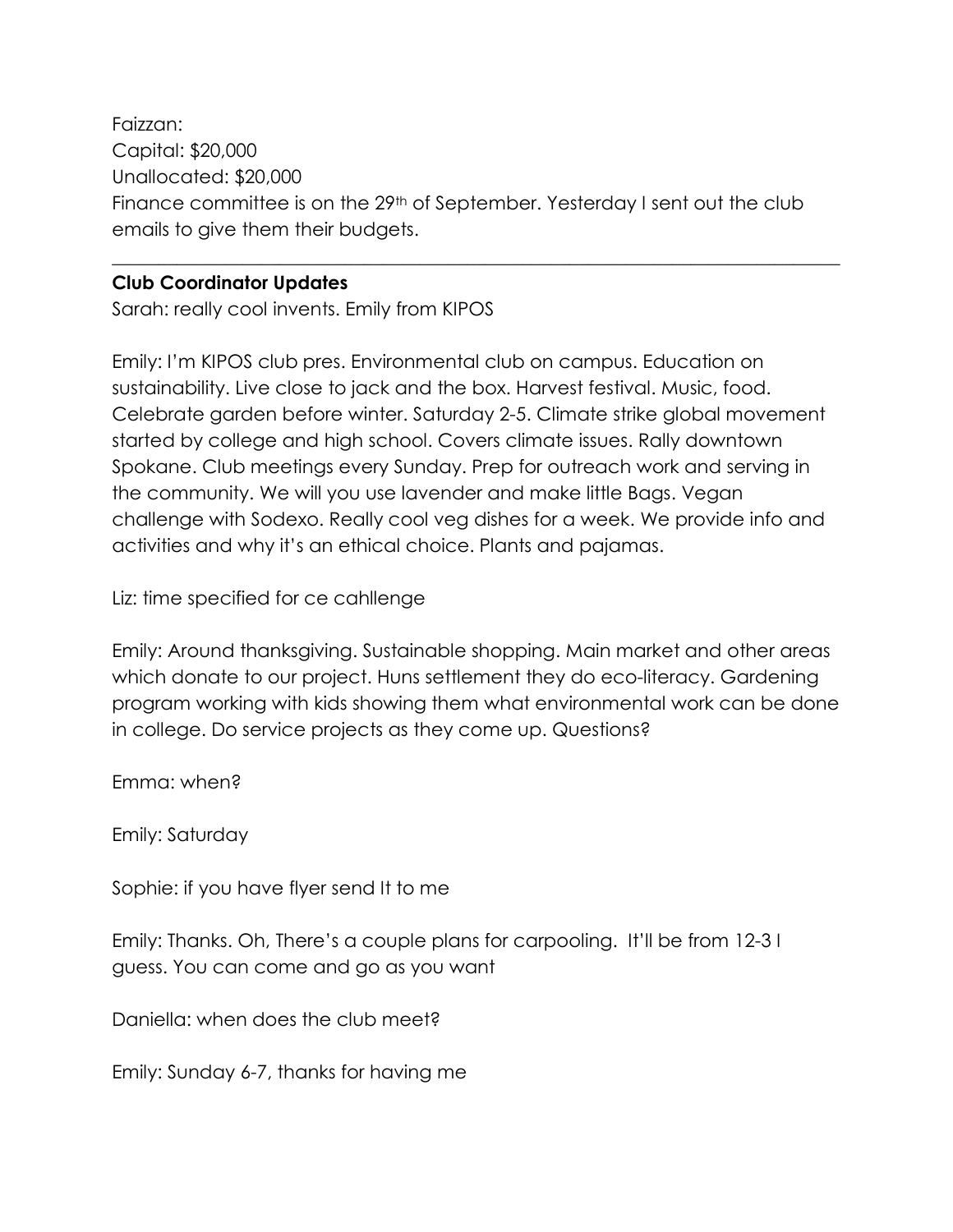Sarah: Nick from transfer student organization

Nick: by totem pole movie night Moana. We have snacks and drinks and have games from URec. Weather is supposed to be 68. October mini pumpkin painting contest. Gift certificates. Either a dollar or canned food going to second harvest food bank. Art club might be involved a great deal as well For art we are putting together a committee now. Last year there was a big art exhibit. Worked with Whitworth, GU, SFCC, for the cultural food night and this year there will be a metal workshop. Won't be until April. For women students of color, LGBTQ+. Applied for grant and it's going to be a lot bigger. Want to rally Whitworth and other clubs.

Daniella: describe painting pumpkins

Mini pumpkins from green bluff October 21st MPR.

#### **EVP Updates**

Katie: lot of things. Sheet ASWU meeting sign in sheet. Please put your name and email to thank you for being here and give you extra info. This Saturday SEC first meeting elections in full swing. Applications now open, due Friday at 4. We have some candidates in room. There was an informational meeting right before this meeting. It was good. It was interesting. Voting on election timeline that SEC finalized on Saturday.

\_\_\_\_\_\_\_\_\_\_\_\_\_\_\_\_\_\_\_\_\_\_\_\_\_\_\_\_\_\_\_\_\_\_\_\_\_\_\_\_\_\_\_\_\_\_\_\_\_\_\_\_\_\_\_\_\_\_\_\_\_\_\_\_\_\_\_\_\_\_\_\_\_\_\_\_\_\_

September 16th applications open Today there was an interest meeting Friday Applications are due 4pm Saturday 21st approved applications meetings 3pm Monday 23rd Primary Campaigning begins 8am Thursday 26th Primary closes 11:59pm Friday 27th primary voting 8am-10pm Saturday 28th General campaigning begins 8am Tuesday October 1st senatorial debates 8-10pm. Which we aren't doing in theme houses Wednesday 2nd general campaigning ends 11:59pm Thursday October 3rd general voting 8am-10pm Friday October 4<sup>th</sup> results 11:59 Monday October 2nd run off (If needed TBD)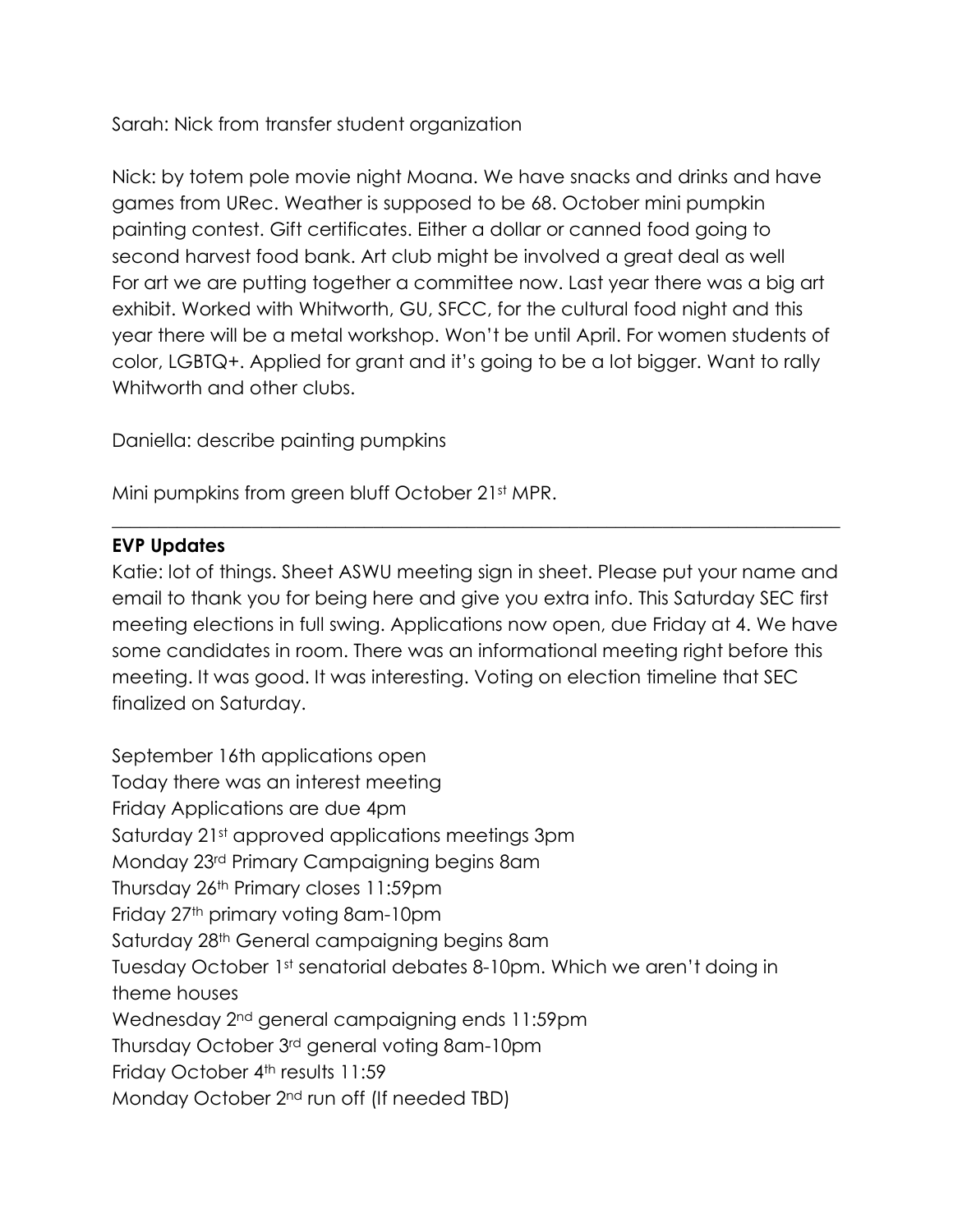Saturday October 12<sup>th</sup> meeting and team bonding, no time frame 3pm might start and in the evening have a little dinner. Maybe get pizza.

Emma. Please right dates on board?

Katie: Sure thing

Jason: while she is writing those, I encourage people to apply as a senator in that space its really welcoming if you suggest they run. Global engagement rep position too. Encourage [people to run too. Second year and lots of potential for them.

Emily: Duval CBS meeting tomorrow night. I'm bringing applications to that. Go grab some and do that

Hannah: what do Global reps do?

Rohini: they bridge the gap between international students and are underrepresented in ASWU so they can have a vote.

Olivia: are we going to have enough applications, or do we need to print more out?

Rohini: I can print them out

Levi: I move to approve the election timeline, seconded by Sean Passes unanimously

Katie: moving on, senators please advertise our positions in ASWU. Push that we want and are excited for a full team. They can talk to me too. October 12<sup>th</sup> the newly elected will have a training session. As many as possible can come to this meet and great. You don't have to sit through training, but we want them to get to know us. CBS ratification tonight or tomorrow. Please send me the info, I need to send stuff to Tim. You can send me a pic. Sweatshirts, you should think about that now. Get it going and would like to have it by thanksgiving. Student highlight… Maddie was going to be my student highlight. She passed away from complications with cancer treatment. She was full of light, great smile, very active in community. I'm sad I don't get to talk to her anymore. She wanted to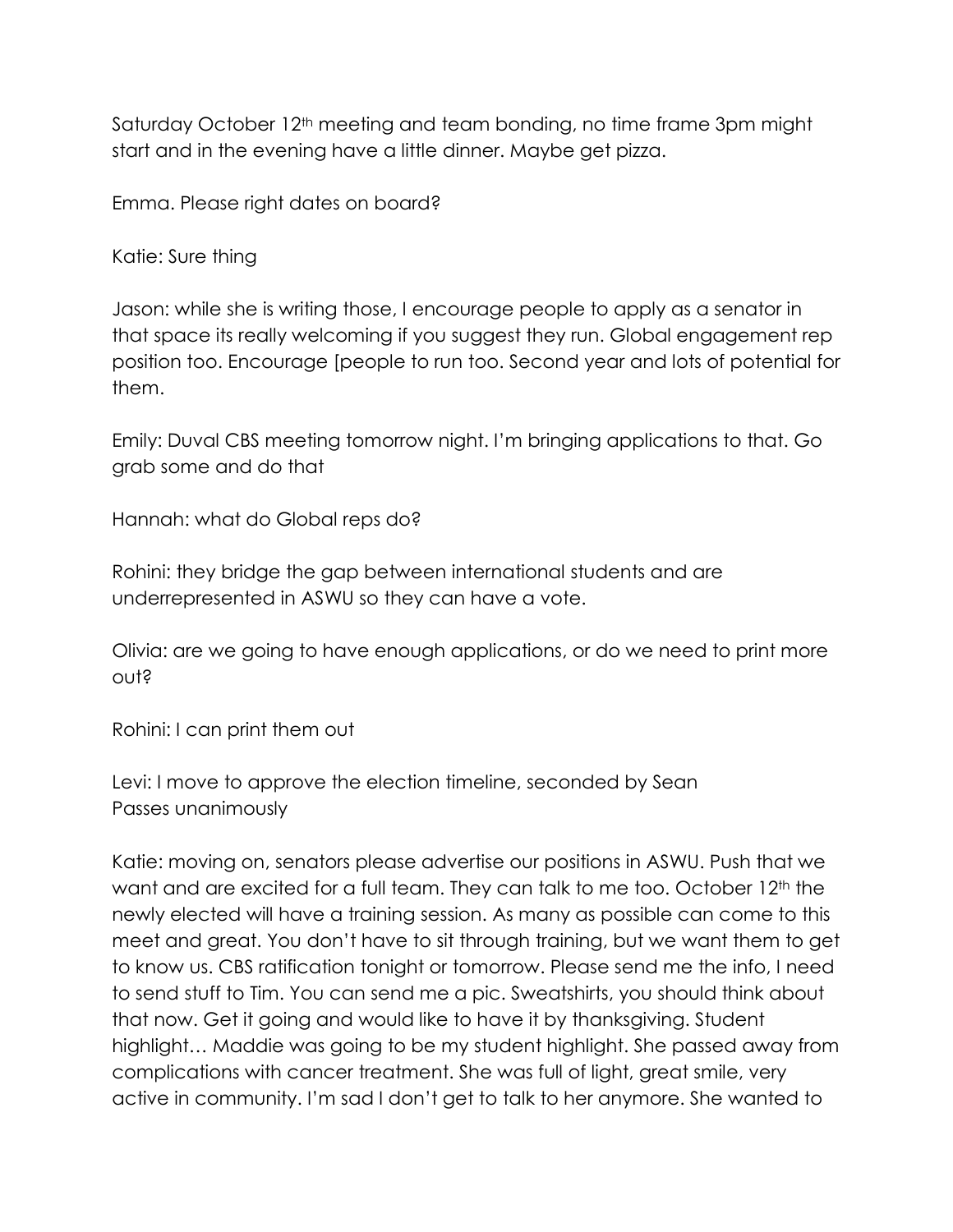be a social worker. I know she would've made great changes. She's having a good time with God. Please pray for her family.

\_\_\_\_\_\_\_\_\_\_\_\_\_\_\_\_\_\_\_\_\_\_\_\_\_\_\_\_\_\_\_\_\_\_\_\_\_\_\_\_\_\_\_\_\_\_\_\_\_\_\_\_\_\_\_\_\_\_\_\_\_\_\_\_\_\_\_\_\_\_\_\_\_\_\_\_\_\_

#### **President Updates**

Rohini: committees. There is one spot open in institutional advancement. Thursday October 10<sup>th</sup> 1-3. Hit me up. Provost search met with senior search consultant. Talked about characteristics. Opportunities we saw and would like to see for someone in that position. We want them to be inclusive, international education understanding, Whitworth is tight knit and they should want to build that instead of making it a larger place, willing to serve, advocate, thinks good of others, understanding in increasing faculty and staff of color.

Faizzan: international they already have a second language you know. You need pay a certain amount of money if they don't offer testing for your language. You have to pay more to pass and get the credit if you don't know a popular second language. Want to make that process easier.

Sophie when did the provost leave?

Rohini: This is her last year

Faizzan: International students shouldn't have to go through that process

Laura: have you contacted Lauren?

Faizzan: We fell off the topic due to the summer

Katie: does it count to international and those in the US as well?

Faizzan: I think they do both, they have to pay extra for someone to test me

Rohini: I met with university council and heads of the campus and talked about goals. Highlights: 10<sup>th</sup> day of class there's a census. There are 683 freshman and transfers. We also have a health science expansion. New building where facilities is now. New undergrad program criminology and justice. Community building day… painted, organized, vacuumed, picked up poop. Great fun.

\_\_\_\_\_\_\_\_\_\_\_\_\_\_\_\_\_\_\_\_\_\_\_\_\_\_\_\_\_\_\_\_\_\_\_\_\_\_\_\_\_\_\_\_\_\_\_\_\_\_\_\_\_\_\_\_\_\_\_\_\_\_\_\_\_\_\_\_\_\_\_\_\_\_\_\_\_\_

# **Upcoming Events**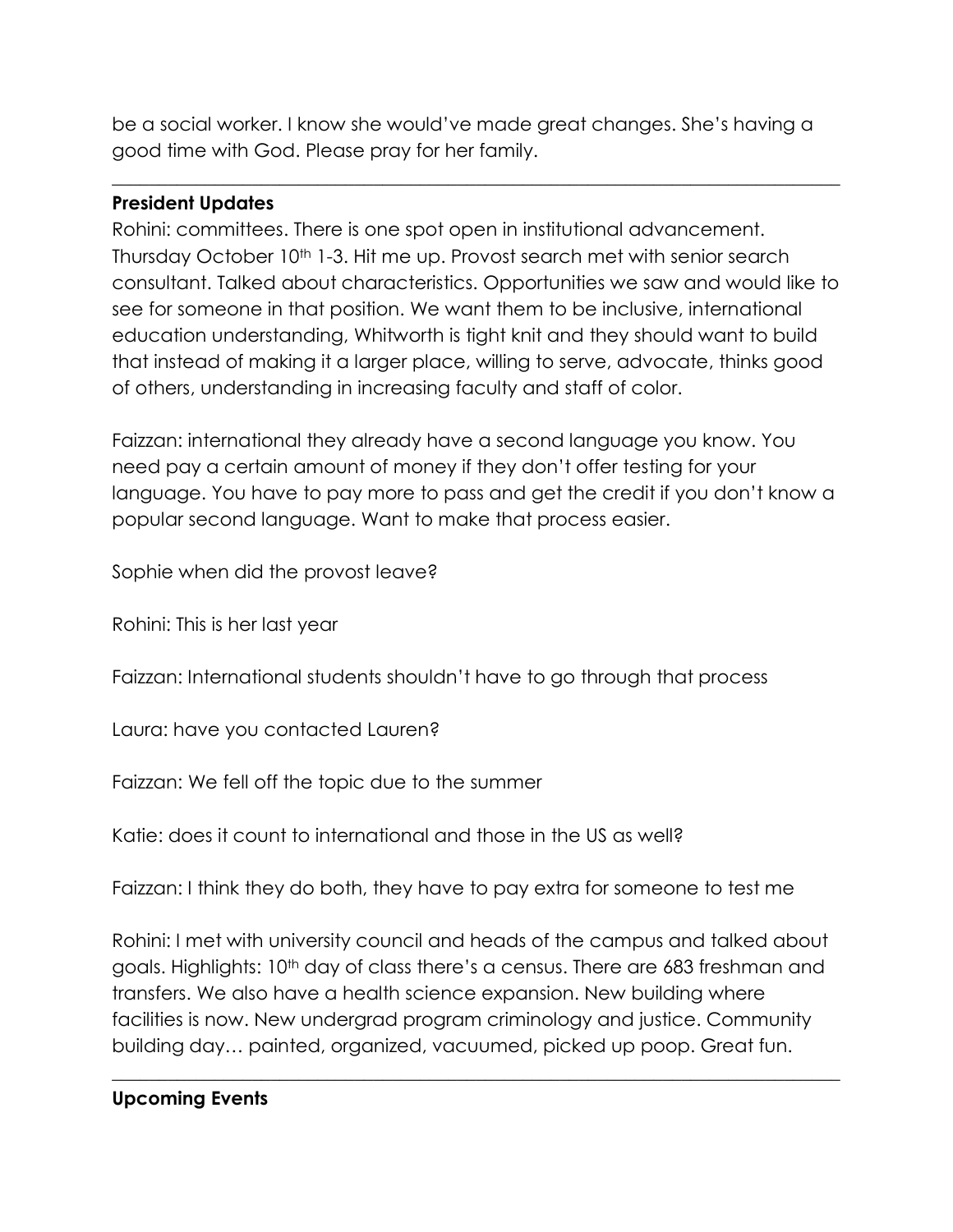#### **Mac combat**

Emily: I printed waivers. Sean and Michael are making non painful weapons at primetime

Sean: we have colored duct tape. Tomorrow during primetime. MacCombat on Friday 8:30-11:00.

Emily: go to get your anger out

Sean: RA and anyone with a training would be much appreciated with the big event in the loop. Interaction, team building in a capture the flag like game, but you hit people with weapons.

Hannah: where is primetime?

Sean I will check with RA's. I think Mac, if not I will send an email.

Liz: age limit?

Sean: be a student at Whitworth

Shelby: if you're 17, you can't participate unless their parent signs waiver

Sean: yes, you are required to sign

Hannah: need volunteers?

Sean: anyone who is trained would be great

#### **Ballard Tea**

Liz: happening on the 28<sup>th</sup>, tables, chairs, sound system, performances. Will send to Anthony the tech guy. Inviting old Bmac-ers. It's 8-11

# **Farmer's Market**

Bryn: Friday October 4<sup>th</sup> during homecoming weekend. 11-4pm Vendors are coming, so have students purchase things. Hopefully not raining. Live music, beeswax possibly? Probably on the lawn in the loop

# **Homecoming (Parker)**

Parker: October 4-6 Friday at 8pm unplugged. We need talent, invite them to perform before September 27<sup>th</sup> 6pm (cutoff). Let me know as soon as possible.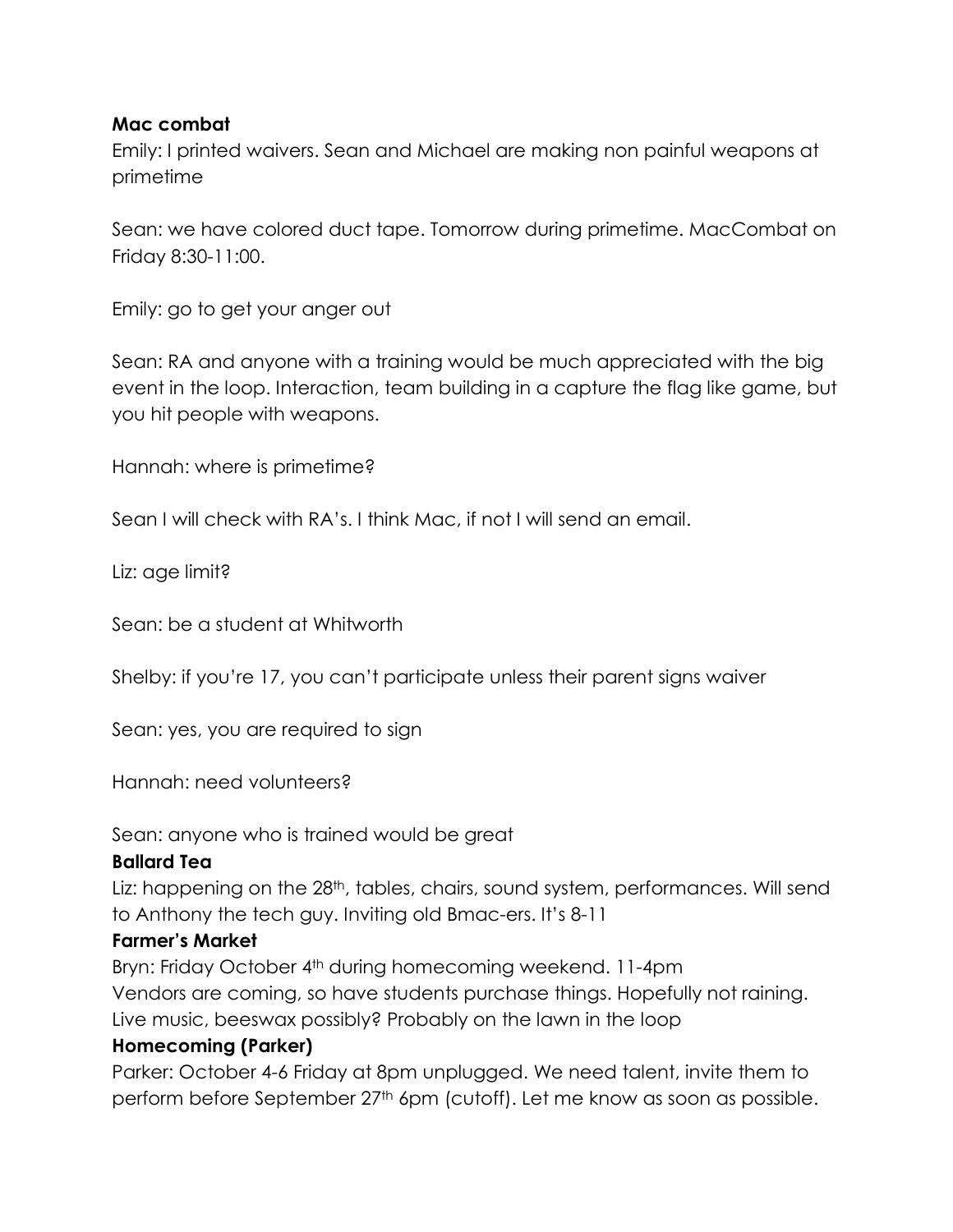October 5th signups begin at 11:30 rock paper scissors tournament. Chance to win iPad. Throwback time machine in loop, lights, big button to change music. Backup plan if it rains to put it in the MPR.

#### **Fall Under the Stars**

Emily: event got shut down. If you have ideas let me know

Sophie: please send me your stuff if you want it to be promoted

HEAT: exercise and fitness, study habits and nutrition. 26<sup>th</sup> September MPR. We will have a lot of prizes to be won. We will have twister. Marketing towards freshman and transfers, but anyone is welcome. Thank you.

\_\_\_\_\_\_\_\_\_\_\_\_\_\_\_\_\_\_\_\_\_\_\_\_\_\_\_\_\_\_\_\_\_\_\_\_\_\_\_\_\_\_\_\_\_\_\_\_\_\_\_\_\_\_\_\_\_\_\_\_\_\_\_\_\_\_\_\_\_\_\_\_\_\_\_\_\_\_

#### **Constituency Reports Arend**

Miranda: a little leak because of rain and get a work order. Back door where there's a shelter. CBS ratification at 8. Then meet your senator, asking what they would like to see on newsletter. They are excited for macCombat. Community is good. Lounges are full and happy. Considering doing an event next semester. Showcasing music, artists, and dancers in our building. Getting feedback on Arend apparel and what they want

# **Ballard**

Liz: excited for Ballard tea. One design for sweatshirts. Lots of participation during prime time

# **BJ**

Hannah: very loud, but good. Karaoke primetime that lots went to. Nothing crazy. Ratification meeting tomorrow night. Ethernet isn't working. They called the help desk and they said they aren't turning on the ethernet. Not turning on anymore.

# **Boppell**

Olivia: we are good, exited for CBS ratification meeting tomorrow night. Looking forward to seeing what they want to change. Got whiteboards for the washers and dryers. Open house idea, open door where there will be prizes. Figure it out as it goes

# **McMillan**

Sean: we are excited for combat, the more the merrier. Waiting for fireplace and clock to get fixed

# **Off Campus**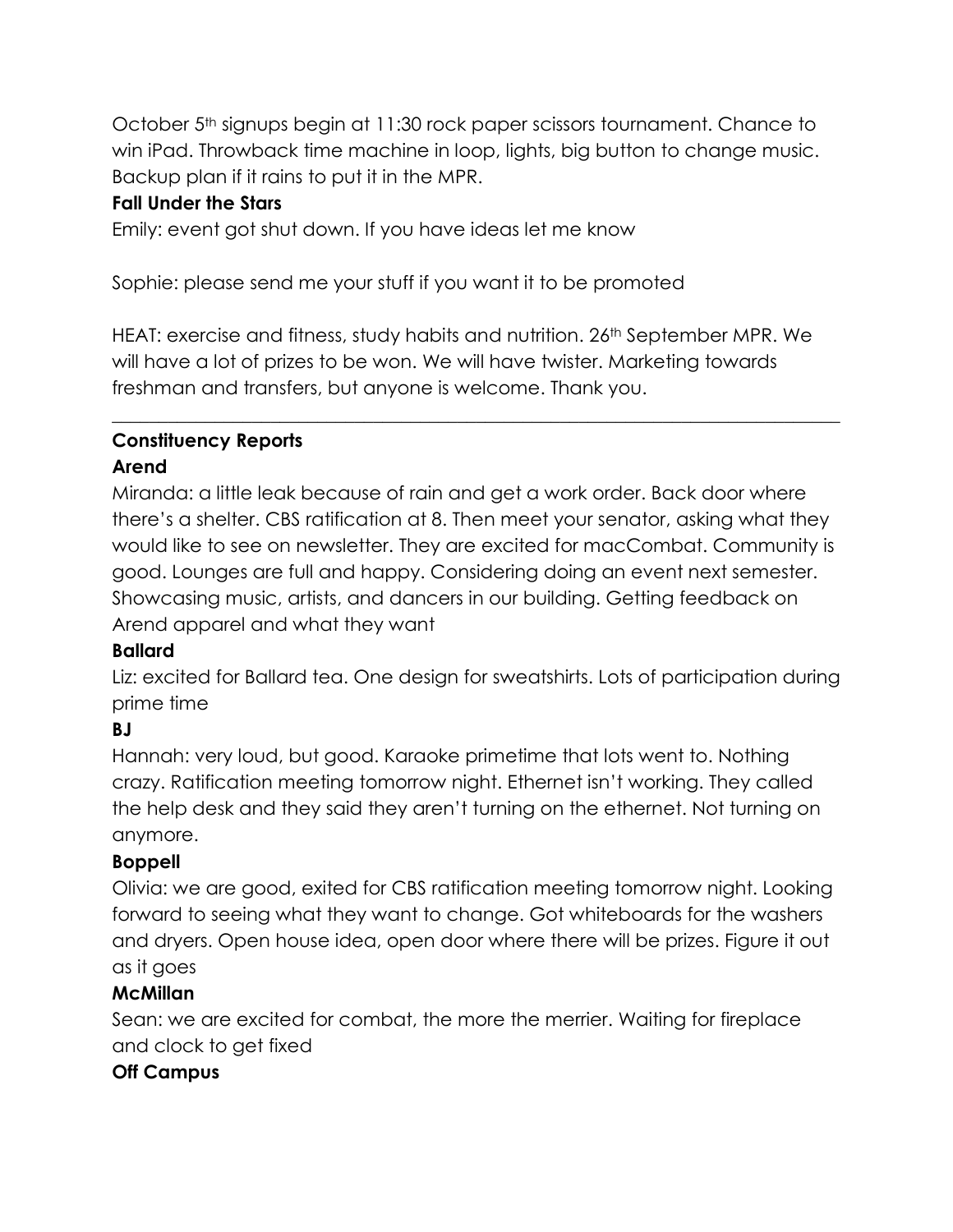Emma: trying to find a place for a fall dance. Haven't had too much luck. Weird hours where they want to close at 6. Will send emails to those wanting to be zone reps

#### **Oliver**

Levi: bough waffle maker for breakfast cart. There will be ra' s offering breakfast foods. They want to start a club. Unsure of the purpose of the club though

#### **Stewart**

Jed: primetime every Sunday they teach life skills, all primetime plusses life skills. I had office hours as well. Showed people the agenda. Excited about the farmers market. Gave away applications for zone reps. Still complaints about smell. Hannah emailed them about issue, will email again

#### **Warren**

Daniella: really wants spike ball. Will get on that after meeting. They're all loving the school. Lot of convos about what is ASWU. Someone beat me in ping pong.

\_\_\_\_\_\_\_\_\_\_\_\_\_\_\_\_\_\_\_\_\_\_\_\_\_\_\_\_\_\_\_\_\_\_\_\_\_\_\_\_\_\_\_\_\_\_\_\_\_\_\_\_\_\_\_\_\_\_\_\_\_\_\_\_\_\_\_\_\_\_\_\_\_\_\_\_\_\_

# **Campus Vibes**

Laura: community building day thanks for participating. Dornseif poverty simulation at 6 in MPR on the 24th. Join us and see what it's like. Yearbook senators got an email for me. Photos from residence halls will be on the 27<sup>th</sup> and put it in the newsletters.

Sophie yearbook stuff, working with Lauren. Coordinators will get group photo. We will need a new group photo and individual shots of the ones we don't have

Shelby: student coordinator for Whitworth women leadership network. Alumni branch launch two weeks ago. Local businesswomen, networking event. My focus on student branch. Run through alumni, my focus on current students. We need 5 more on the board. Sent out emails. Please put in newsletter. Network of Whitworth alums, students and friends of Whitworth across all industries. Focus on business currently, but we want to spread it. 3 hours a month time commitment. Not paid. Any one is welcome, men too. Any questions can be emailed to me. Posting on Instagram for students to get involved. Lots of posts on instagram for @whitworthwomensnetwork. We got to start fresh. Surpassed 160 followers after being two weeks old. Trying to build up student side of things. Thanks

Hannah: fruit ninja. We're smashing fruit with bats